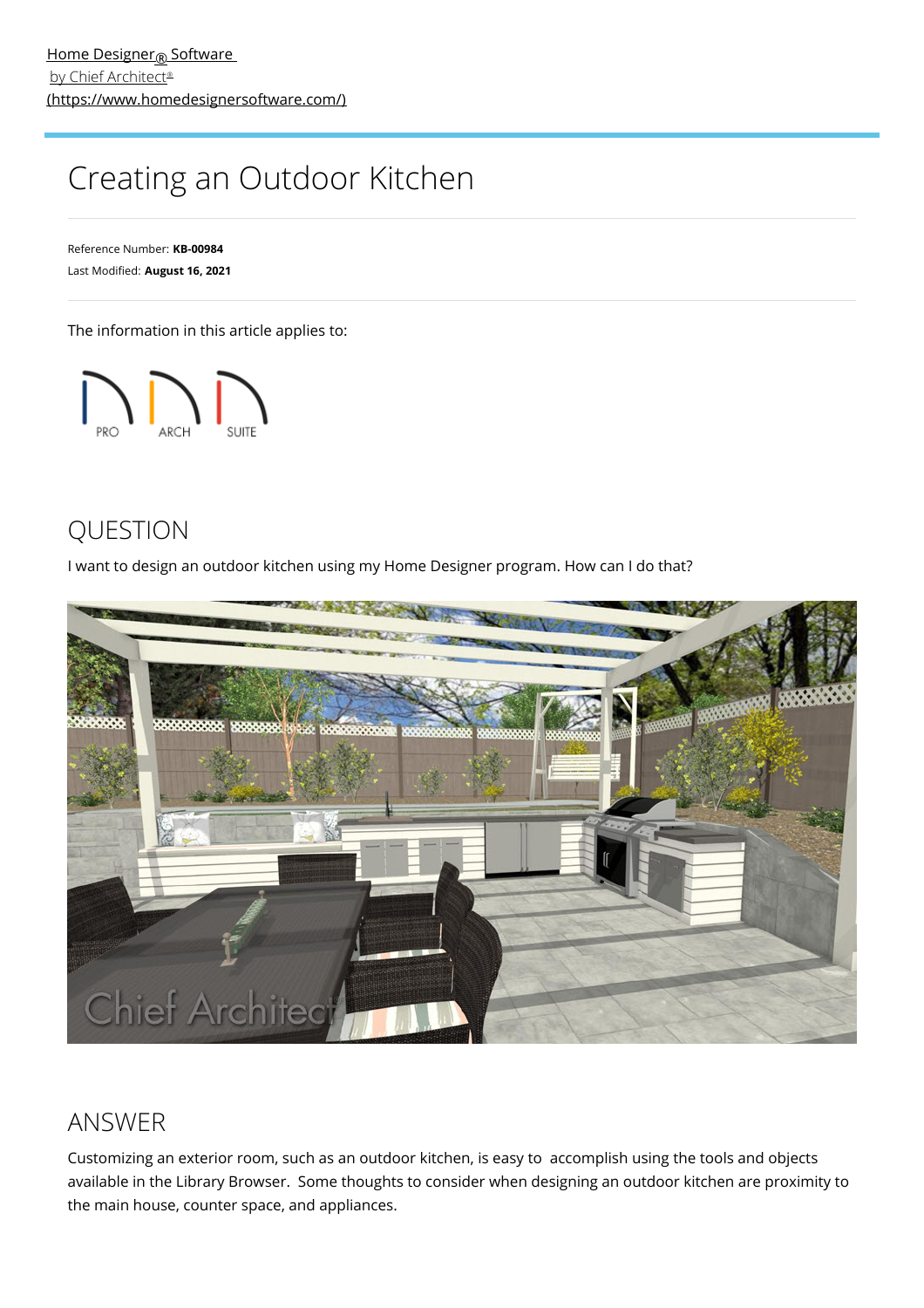#### To create a concrete slab for your exterior kitchen room

- 1. Launch your Home Designer software program and either start a **New Plan** , or choose to **Open** ithe existing plan in which you would like to create your outdoor kitchen.
- 2. Select **Build> Wall> Room Divider** .... and click and drag out each wall in a clockwise fashion until you have a completely enclosed space.

A straight Room Divider segment can be changed to a curved segment by selecting it and clicking on the Change Line/Arc edit button.

3. After your enclosed room has been created, use the **Select Objects**  $\&set$  tool to highlight what will become the outdoor kitchen, and click on the **Open Object** edit button.

#### 4. In the **Room Specification** dialog that displays:

| General                       | General     |                                              |  |
|-------------------------------|-------------|----------------------------------------------|--|
| Structure                     | Room Type:  | <b>Slab</b>                                  |  |
| Moldings<br><b>Fill Style</b> | Room Name:  | Slab                                         |  |
| <b>Materials</b>              |             | Show Room Label                              |  |
|                               | Living Area |                                              |  |
|                               |             | 1 Include in Total Living Area Calculation   |  |
|                               |             | ◯ Exclude from Total Living Area Calculation |  |
|                               |             | Use Default (Excluded)                       |  |

- On the GENERAL panel, use the **Room Type** drop-down menu to select a room type of **Slab**.
- On the MATERIALS panel, set the appropriate **Floor Finish** material by selecting this component and clicking on the **Select Material** button.
- Once these changes have been made, click **OK**.

Next, let's place some outdoor objects, such as a grill.

#### To place outdoor appliances

1. Select **View> Library Browser**  $\frac{1}{2}$ , and either search for a particular item, or browse to it directly.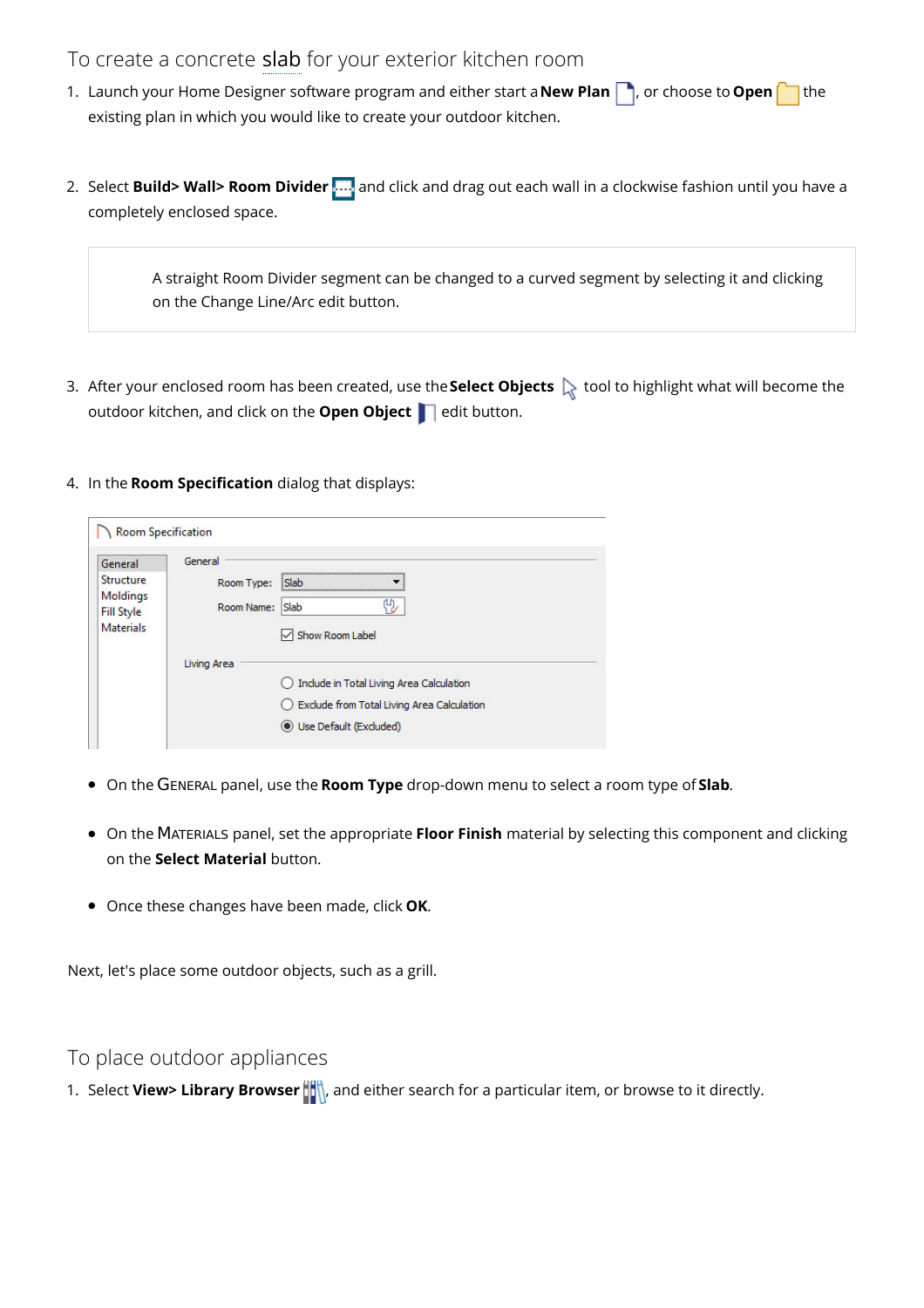

- 2. After you have found an appropriate item to place in your plan, select it, and click in the plan to place it.
- 3. If needed, select the newly placed item and resize or move it to the location you want it to be in your plan.

In addition to placing objects from your Library Browser, cabinetry can also be modified to model a variety of different objects, such as the wood burning oven below.



To create a small wood-burning oven as in the above image

1. Select **Build> Cabinet> Full Height** from the menu and click in your view to place a full height cabinet.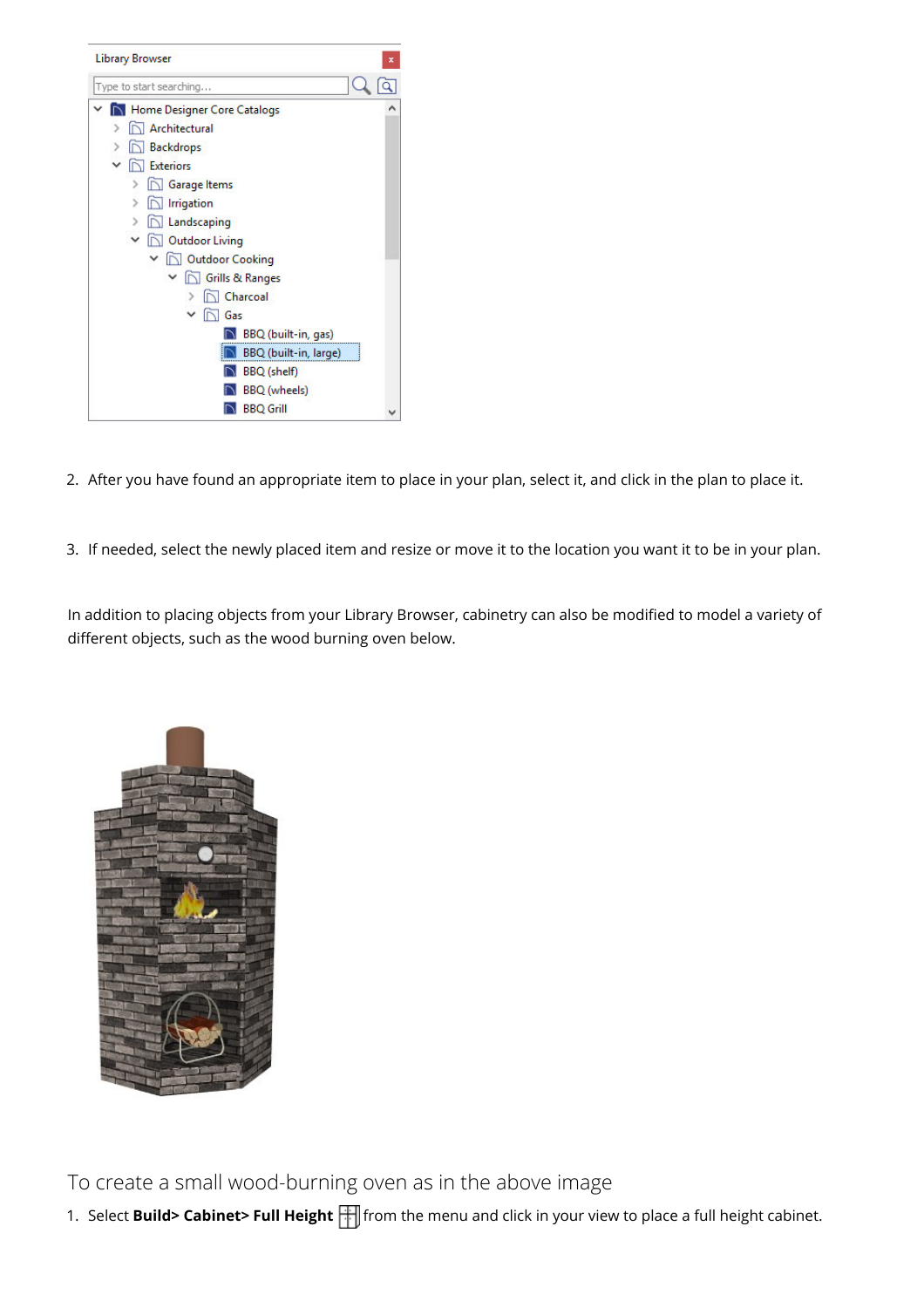- 2. With the cabinet placed, use the **Select Objects**  $\&$  tool to click on the cabinet, then choose the **Open Object**  $\blacksquare$  edit button.
- 3. In the **Full Height Cabinet Specification** dialog that displays:

| General                   | Cabinet Style               |                               |  |
|---------------------------|-----------------------------|-------------------------------|--|
| Front<br>Door/Drawer      | Type:                       | Corner                        |  |
| Moldings                  | Size/Position               |                               |  |
| <b>Materials</b><br>Label | Left Side Width:            | 42"                           |  |
|                           | Height:                     | 84"                           |  |
|                           | Right Side Width:           | 42"                           |  |
|                           | <b>Elevation Reference:</b> | From Floor                    |  |
|                           | Floor to Top:               | 84"                           |  |
|                           | Floor to Bottom:            | 0"                            |  |
|                           | Options                     |                               |  |
|                           | Corner:                     | Diagonal<br><b>Lazy Susan</b> |  |

On the GENERAL panel, make any necessary adjustments to the**Width**, **Height**, and Cabinet **Type**.

For the purposes of this example, we used a**Corner** cabinet, set the **Height** to 84" and both the **Left** and **Right Side Widths** to 42".

 $\circ$  Next, we are going to go to the FRONT panel to remove the existing doors and create two openings, one for wood storage and one for our wood-burning oven.

Click on the upper door of the cabinet in the preview to select it and click on the **Delete** button to remove it. Select the remaining door and toe kick and **Delete** them as well. If you are unable to select the doors in the preview, click **Select Cabinet Face Item** button above the preview, then try again.

If you see shelves after deleting the cabinet doors, select them in the preview image and hit the **Delete** button.

We are now left with a single **Blank Area** on the cabinet when we select the preview, which we can adjust the **Item Height** of to be **18"**.

- Click **Add New** and use the Item Type drop-down to specify an **Opening** set at a **Item Height** of **12"**, then click **OK**.
- Next, click **Add New** and create a **Blank Area** below the wood burning oven with an **Item Height** of **20"**, then create a second **Opening** with an **Item Height** of **24"**.

Be sure to uncheck the **Include Shelves** checkbox each time an opening is added. In Home Designer Pro, select the **Specify** button next to the Shelves setting, select the**Manual** option under the Shelf Management section, specify the Number of Shelves to be **0**, then click **OK**.

- Lastly create a **Separation** with an **Item Height** of **1"**.
- $\circ$  Now that we have finished customizing the front of our cabinet, we can go to theMATERIALS panel to